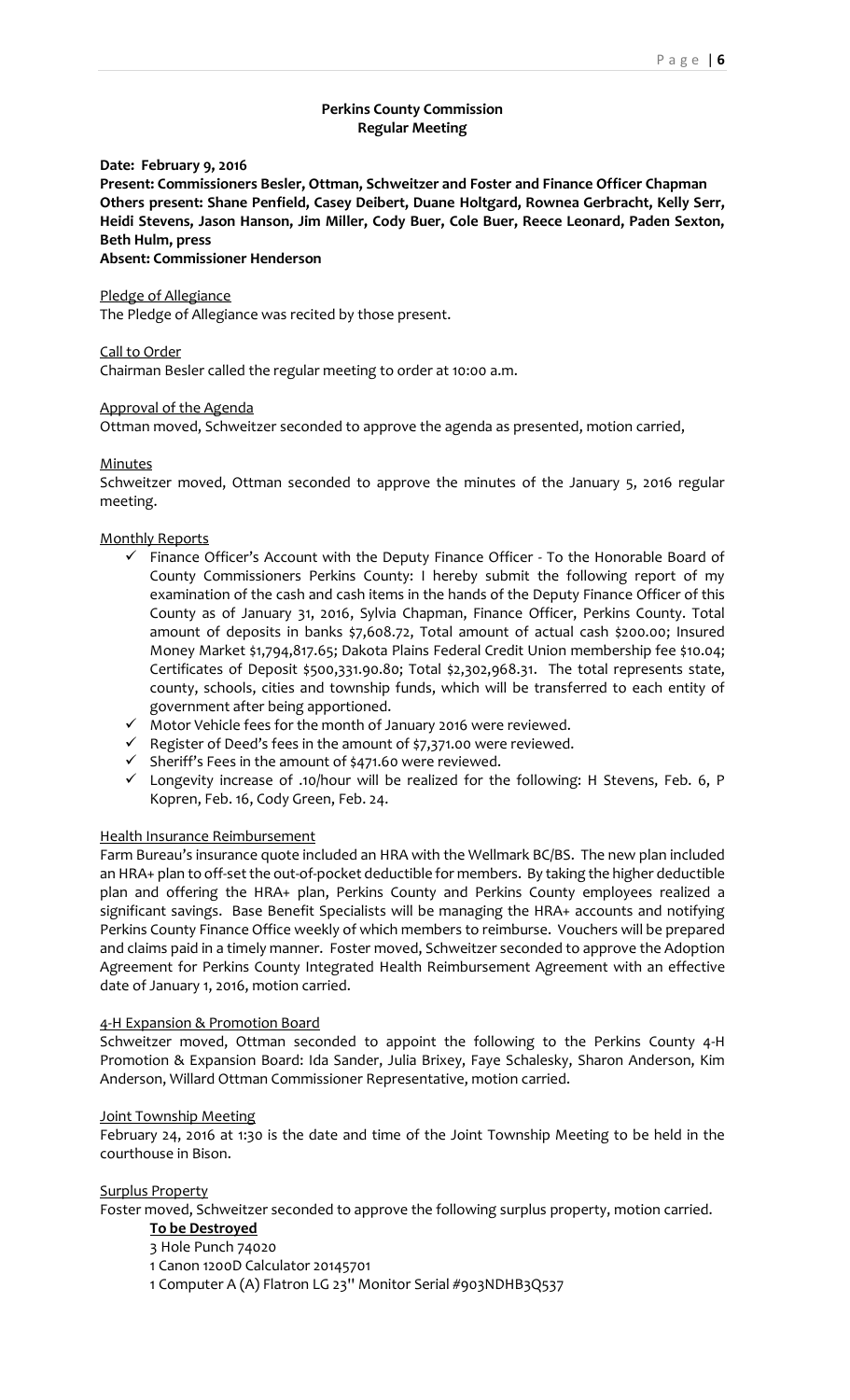1 Computer D (D) Dell Mouse CN-09RRC7-48723-197-0110-A01

1 Computer F (F) Laptop - Serial #3874216-0001

2 Cell Phones 1 LG and 1 BlackBerry

1 MPC model DQ965CO-B60 4467403-0001

1 Camera - digital Canon PowerShot SX110 IS, S#7026067337 w/card & case

1 Lamp 1300 DA06000615

1 Battery wall Charger DC-LI50B

Numerous Cords for different electronics that we no longer have

1 Camera - digital Fujifilm - 2BA39009

1 Battery wall Charger Fujifilm -BC-NHS

1 Canon File Printer L10510A

1 Modem Linksys -- MDG005303030

1 Cordless Mouse Logitech -- lz227b3

1 Cordless Mouse Microsoft -- 1007

1 Mouse Microsoft Mouse -- 3902C693

1 keyboard MPC -- SK - 1688

1 Tower MPC Tower -- Model # D915GX-0DYD Serial 4121057-0001

1 Battery wall Charger Olympus -- LI-50CBA

1 Camera - digital Olympus Stylus 1010 Serial F42537273, memory card & case

1 Camera - digital Olympus Stylus Tough-6000

1 Calculator Sharp Digit Print/Display #CS2870REF

1 Calculator Sharp Elsimate EL-1611H w/adapter

1 MPC ClientPro 365 CPU Tower SN4492834

1 Microsoft Keyboard SN7687601486718

1 Swintec Electric Typewriter #2 SW7000B

7 Cartridges Viking -- Traven 8 GB Tapes

1 Wireless Connector Wireless Desk Optical Receiver

5 Staplers

**To Be Sold**

1 Printer (D) HP Photosmart D7360 printer - Serial #MY67SF80NQ

1 Canon Microfilm Film Print 400 Monitor AB30386

1 Calculator HP 12-c Scientific

1 Printer HP LaserJet 1150 Product # Q1336A Serial CNBB046966

Resolution 2016-2

Ottman moved, Schweitzer seconded to introduce and approve Resolution 2016-2 roll call vote: Ottman aye, Schweitzer aye, Foster aye, Besler aye, motion carried.

# *Resolution 2016-2*

*WHEREAS, the South Dakota Wildland Fire Coordinator is authorized to assist in fighting range fires through the State, and*

*WHEREAS, a county must formally request this assistance pursuant to SDCL 41-20-8.1;*

*NOW THEREFORE BE IT RESOLVED, that the Perkins County Commissioners do hereby designate the following persons with the authority to request assistance from the State Wildland Fire Coordinator in fighting range fires:*

*Douglas Jerde, Wade Henderson, HL Ransom, Don Palmer, David Kopren, Allen Palmer, Ryan Kohn and Chad Baumgarten.*

Register of Deeds

Schweitzer moved, Foster seconded to approve the wage of Paulette Ellison as Permanent Parttime Employee working 24 hours a week at \$14.81 per hour, motion carried.

4-H Coordinator

Schweitzer moved, Foster seconded to re-advertise for a 4-H Coordinator, motion carried.

Highway Superintendent

- $\checkmark$  Superintendent Holtgard reviewed the Monthly Maintenance & Project Report.
- $\checkmark$  10:30 Schweitzer moved, Ottman seconded to open the bids on the White Butte Road Chip Sealing Bids, motion carried. There were three bids received:
	- o Hills Material Company, Rapid City, SD \$643,248.56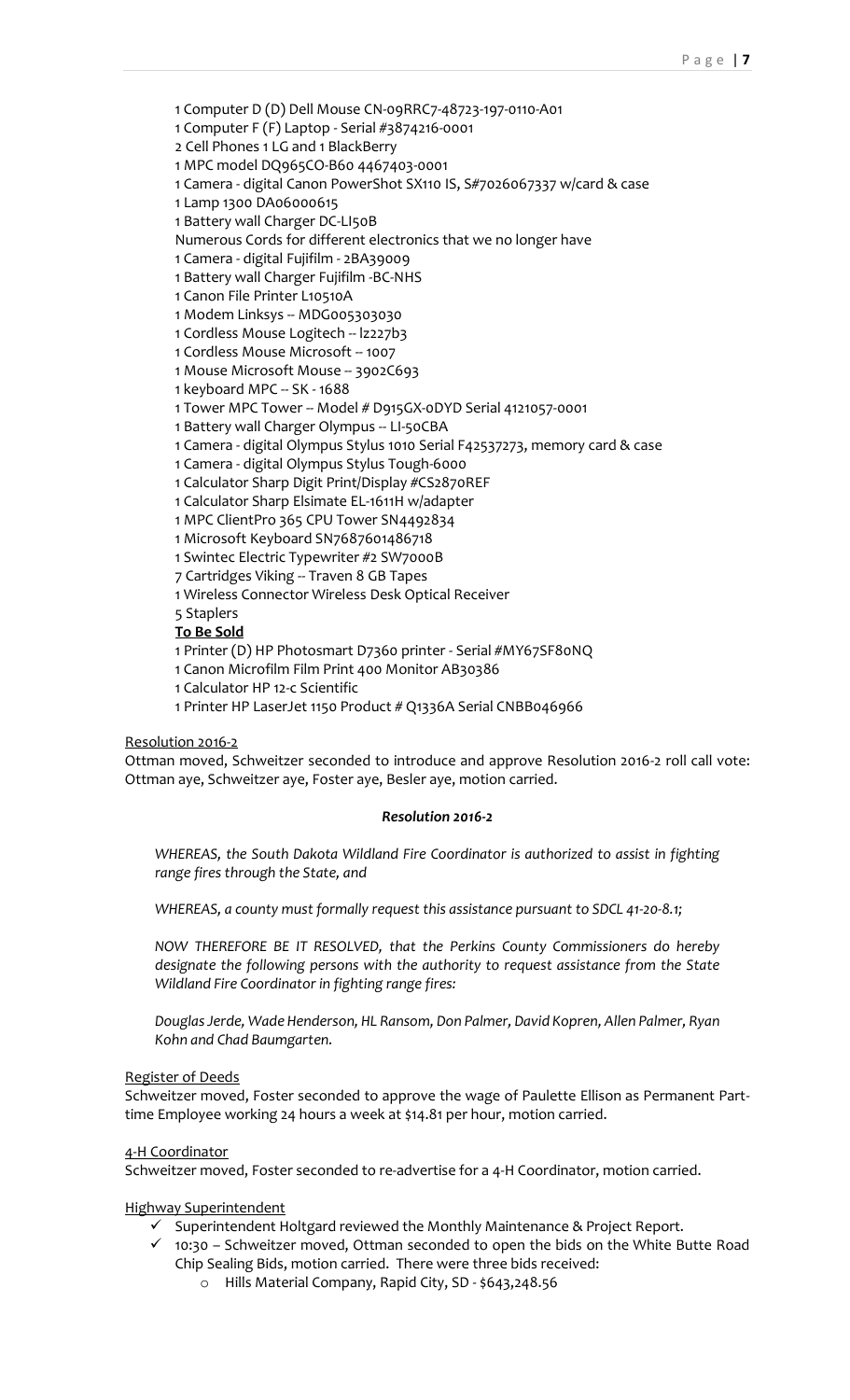- o Bituminous Paving, Ortonville, MN \$560,507.50
- o Jensen Rock & Sand Inc., Mobridge, SD \$539,785.69

Ottman moved, Foster seconded to approve the low bid from Jensen Rock & Sand Inc, motion carried.

- $\checkmark$  Discussion held on the detour for the Bixby Road Culvert Replacement.
- $\checkmark$  Foster moved, Schweitzer seconded to approve the Agreement to Provide Striping and Continuing Maintenance of County Roads with Perkins County for approximately 32 miles at an estimated cost of \$34,502.40 with Perkins County's share of the project being \$26,919.80 and authorize Chairman Besler as signatory on the agreement, motion carried.
- $\checkmark$  10:40 Foster moved, Ottman seconded to open bids on the Bixby Road Culvert Replacement Project. There were five bids.
	- o Shep's Welding Dickinson, ND \$113,795.56
	- o Hills Material Rapid City, SD \$161,488.00
	- o BL Contracting Bison, SD \$125,293.20
	- o Midwest Contracting LLC, Marshall, MN \$125,318.10
	- o Miller Construction & Gravel, LLC Isabel, SD \$101,442.24

Foster moved, Ottman seconded to accept Miller Construction & Gravel, LLC's bid of \$101,442.24, motion carried.

 $\checkmark$  Schweitzer moved, Ottman seconded to approve the 2016 Equipment Rates as follows, motion carried.

# **2016 HOURLY EQUIPMENT RENTAL RATES**

| <u>MACHINES</u>         |                         | <b>PRICE PER HOUR</b>             |
|-------------------------|-------------------------|-----------------------------------|
| <b>PATROLS</b>          |                         | \$95.00                           |
| PATROLS- WITH SNOWPLOWS |                         | \$110.00                          |
| <b>LOADERS-</b>         |                         |                                   |
| RTLo6, RTL84            |                         | \$110.00                          |
| RTL95                   |                         | \$110.00                          |
| TLo7                    |                         | \$110.00                          |
| <b>RIDGE MULCHERS</b>   |                         | \$75.00                           |
| <b>TRUCKS-</b>          |                         |                                   |
| T97, T14, T14A MACKS    |                         | \$95.00                           |
| WITH SNOW PLOW          |                         | \$105.00                          |
| T99, 02, 03,            |                         | \$70.00 (\$105.00 with Trailer)   |
| <b>GRAVEL TRAILERS</b>  |                         | \$35.00                           |
| <b>MOWING TRACTORS</b>  |                         | \$75.00                           |
| <b>PICKUPS</b>          |                         | \$45.00                           |
|                         | FB07 FLATBED TRAILER    | \$60.00                           |
| LB95                    | LOWBOY                  | \$60.00                           |
|                         | CPS61 CHIP SPREADER     | \$90.00                           |
|                         | SPR48 HYSTER ROLLER     | \$60.00                           |
| DT45                    | <b>DISTRIBUTOR</b>      | \$65.00                           |
|                         | DT68 DISTRIBUTOR        | \$50.00                           |
|                         | AC86 AIR COMPRESSOR     | \$30.00                           |
|                         | W2000 MILLER WELDER     | \$25.00                           |
| WP2000                  | <b>HONDA WATER PUMP</b> | \$15.00                           |
|                         | <b>SAND SPREADERS-</b>  |                                   |
| SSo4 (T97)              |                         | \$50.00                           |
| SSo6A (T95)             |                         | \$50.00                           |
| SSo6B (T96)             |                         | \$50.00                           |
| <b>ASPHALT ZIPPER</b>   |                         | \$200.00 (\$250.00 with Operator) |

 $\checkmark$  Gravel Hearing – There were no persons present to comment on the sale of gravel to individuals. Ottman moved, Foster seconded to sell gravel to individuals in the county when available, motion carried.